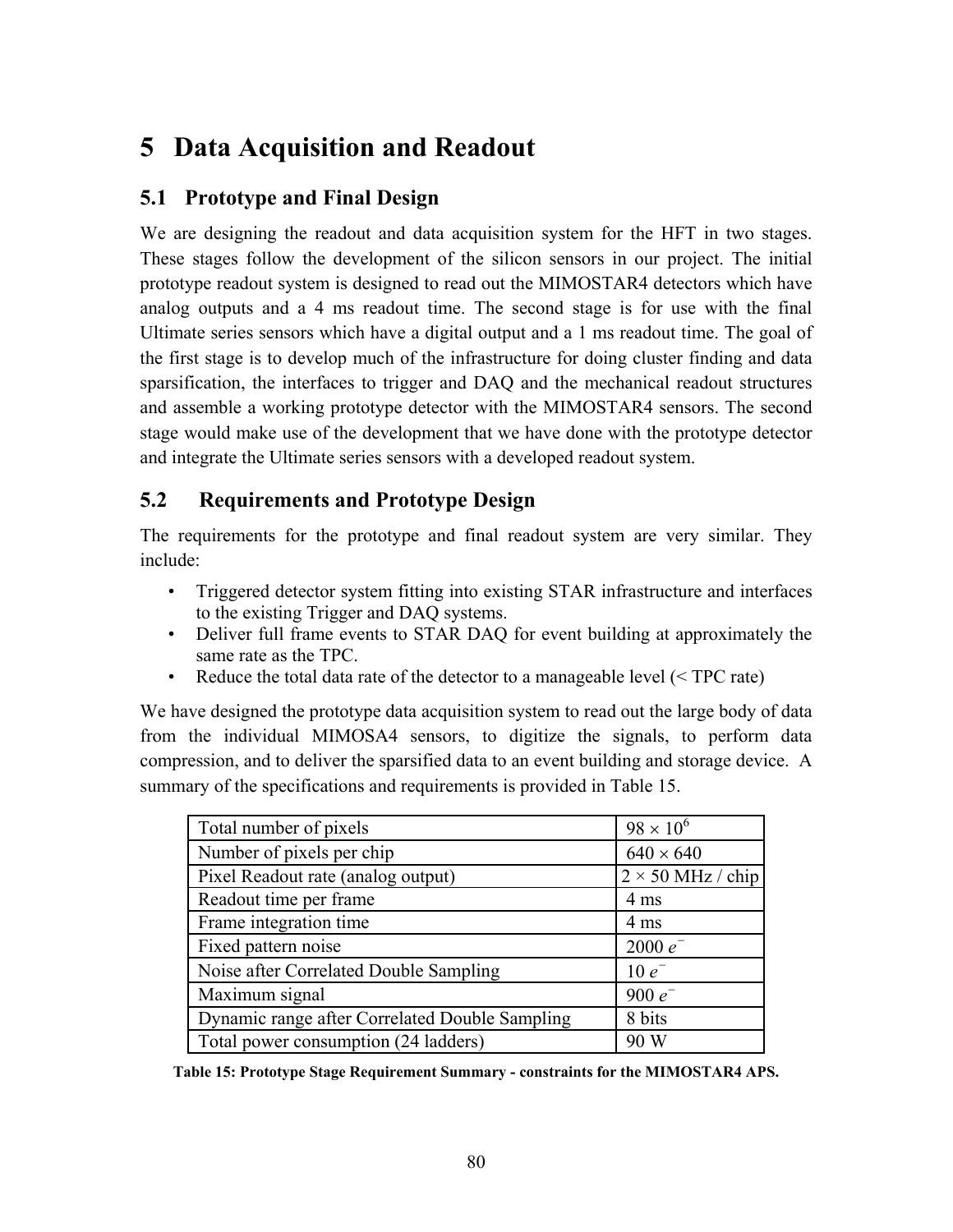Digitizing the analog signal on each pixel into a 10 bit digital signal yields approximately 1 Gb/s per sensor chip when read out in 4 ms. Thus, the total front end data rate is ~240 Gb/s. Clearly, the volume of data must be reduced before being passed to the DAQ event builder and written to storage.

Data compression is achieved by performing correlated double sampling (CDS) and then leakage current subtraction, i.e. subtraction of two consecutive frames followed by zero suppression. CDS cancels out fix pattern and reset noise and reduces 1/f noise. The fixed pattern noise corresponds to the spread of the baseline voltage in all pixels. It has been measured on the MIMOSA-5 chip to be 2000 electrons. The noise remaining after CDS must be on the order of 14  $e^-$  to guarantee an efficiency of greater than 98%. The maximum signal is estimated from dE/dx calculation and by measuring how the charge spreads over pixels. The signal can be truncated above 900  $e^-$  without compromising either the efficiency or the position resolution, so 8 bits is a sufficient dynamic range for signal storage. A synchronous cluster finding algorithm and the reduction of the data to addresses of cluster center pixels reduce the data to a manageable rate.

## **5.3 Architecture for the Prototype System**

The basic flow of a ladder data path starts with the APS sensors. An HFT ladder has 10 MIMOSTAR4 APS chips each with a 640 by 640 pixel array. Each chip is divided in half with two sectors each containing a separate analogue, differential current output buffer. The chips are continuously clocked at 50 MHz and the data is read out, running serially through all the pixels connecting them to the output buffer. This operation is continuous during the operation of the MIMOSTAR detectors on the HFT ladder. Analog data is carried from the two 50 MHz outputs in each sensor in parallel on a low mass ladder flex printed circuit board to discrete electronics at the end of the ladder and out of the low mass detector region. This electronics performs current to voltage conversion and contains buffers and drivers for the clocks and other control signals needed for ladder operation.

Each MIMOSTAR detector requires a JTAG connection for configuration of the chip, power, ground and a 50 MHz readout clock. These signals and power as well as the analog outputs from the detectors are carried via a low mass twisted pair cable from the discrete electronics at the end of the ladder to the readout electronics located about 1 meter from the HFT ladders. Each ladder and associated readout board are the same and there is one readout board per HFT ladder. A functional diagram of an HFT ladder and a description of the data flow are shown in [Figure 38.](#page-2-0)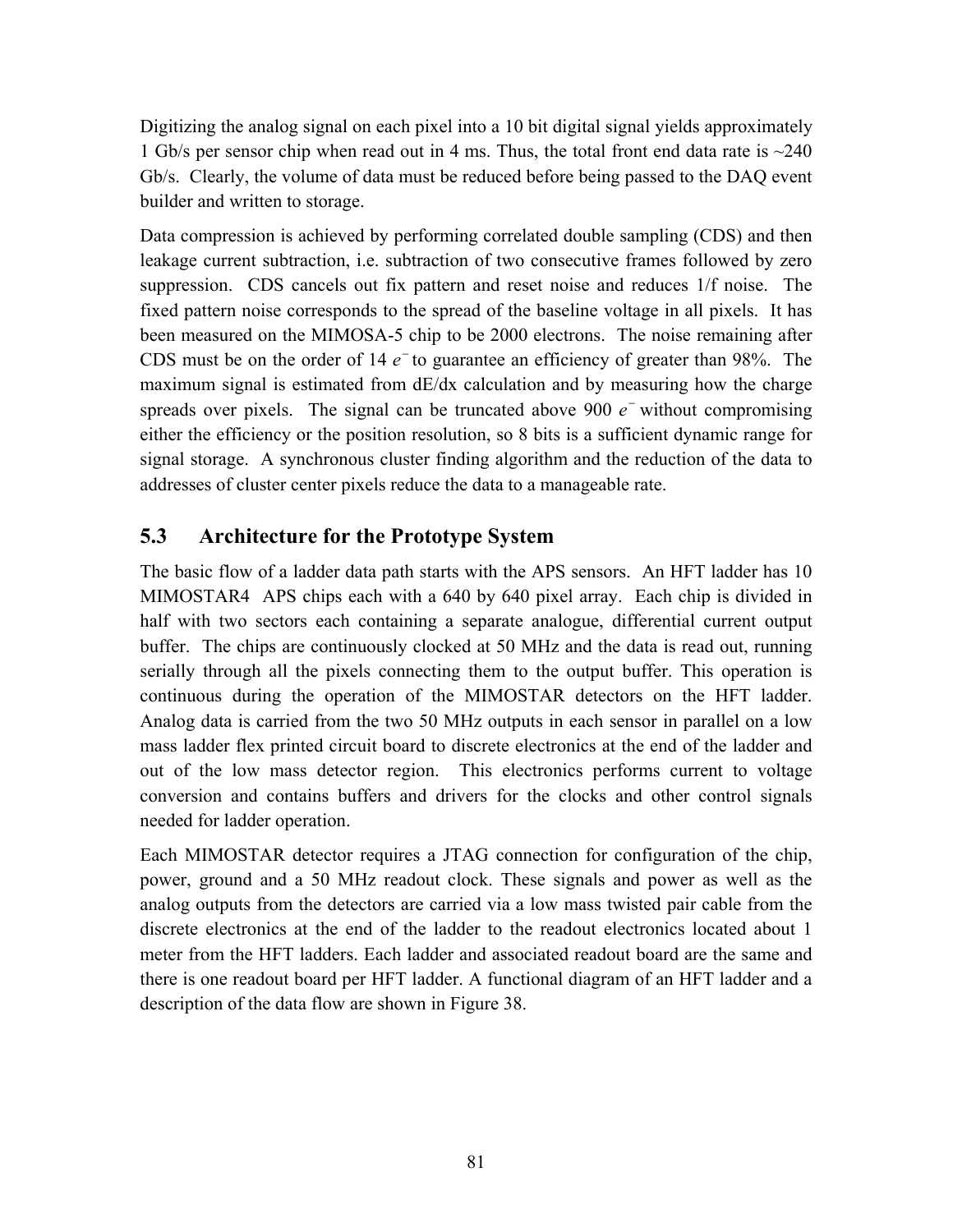<span id="page-2-0"></span>

**Figure 38: Ladder Layout - sketch of the readout-topology on a detector ladder. This figure shows the ten APS and the corresponding current to voltage conversion and driver electronics. The drivers will be located out of the low mass region of the detector and may require additional cooling.** 

The readout electronics consist of a motherboard and daughter card configuration. A functional block diagram is shown in [Figure 39.](#page-3-0) There are 5 daughter cards per motherboard and each daughter card services 2 of the MIMOSTAR sensors on the ladder. The analog signals are carried to the daughter cards where they are digitized with a 10-bit ADC at 50 MHz. Following digitization, the 10-bit ADC values are passed synchronously to an FPGA for CDS. Performing CDS and pedestal subtraction requires a data sample to be stored for each pixel of the detector. This drives the need for external RAM on the daughter cards. After CDS and pedestal subtraction, 8 bits can represent the data. The data is then transferred to the next stage for hit finding and data reduction.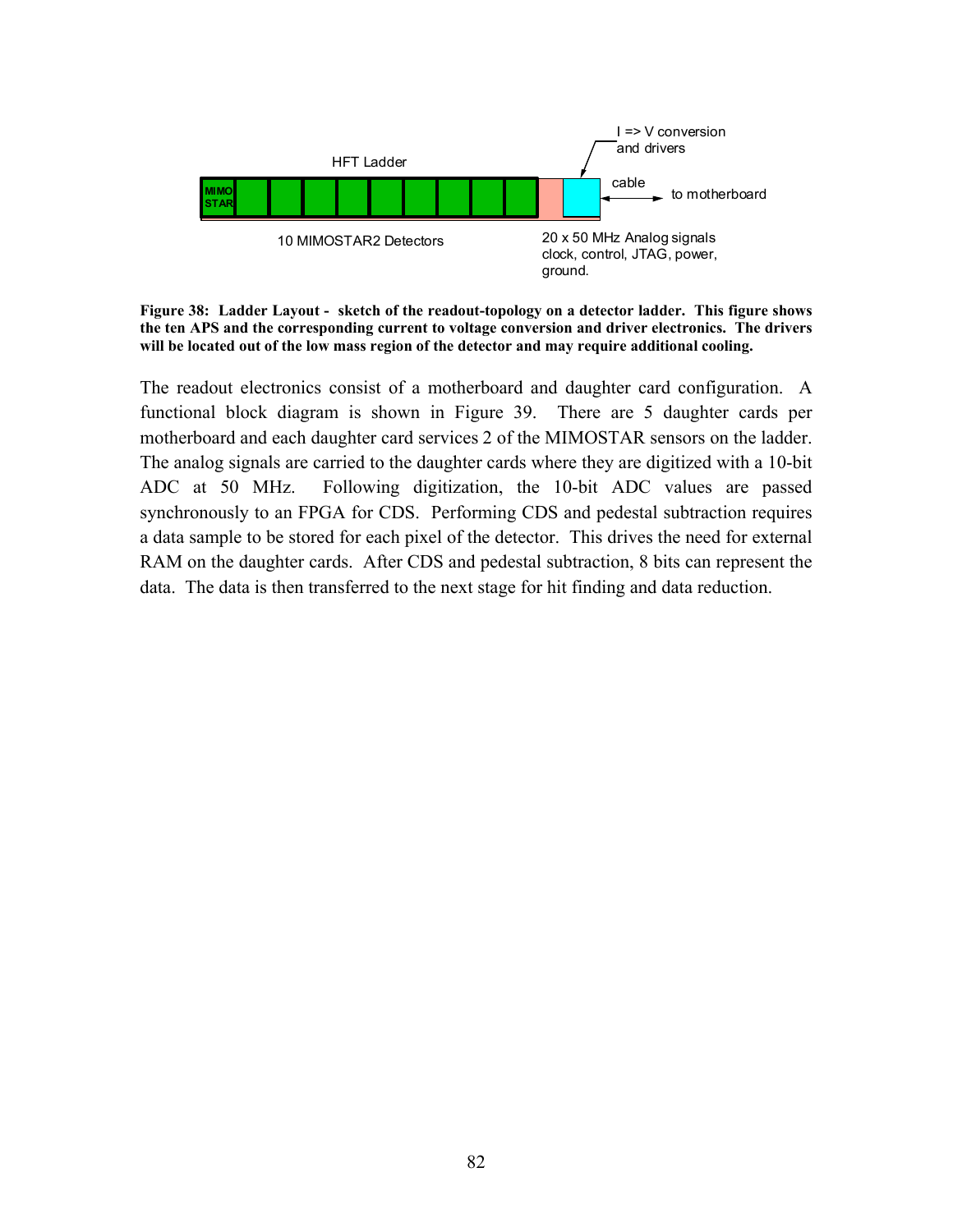<span id="page-3-0"></span>

**Figure 39: Prototype DAQ Layout: schematic of DAQ system for a single MIMOSTAR4 ladder. Analog data is carried as differential current on the low mass cable at 50 MHz. The signals are driven in parallel over short (~1m) twisted pair cables to the motherboard. Analog to digital conversion, CDS and data reduction are performed in the Motherboard / Daughter cards. The reduced hit data is transferred digitally to the SIU and carried to Linux based readout PCs via an optical fiber. Control, synchronization, and event ID tagging are accomplished in the Synch/Trigger FPGA on the motherboard.** 

The 8-bit data data exiting the CDS stage is resorted on the fly to be a traditional raster scan through the pixels of the sector. This stream of rasterized data can then be passed to the cluster finder. We are currently investigating methods of hit finding and data reduction for use on the motherboard. A simple readout of the address of a center pixel high threshold hit with the surrounding 8 pixels meeting additional cluster selection criteria such as at least 1 cell over the low threshold is our default approach. This can be implemented in an FPGA and run as a pipeline filling the output buffer with center pixel address values. A simple example of an FPGA logic diagram that accomplishes this can be found in[.Figure 40.](#page-4-0) We are also investigating a number of cluster selection methods including summing algorithms around different thresholds and center pixel determination by geometric pattern with high and low thresholds. A preliminary study of some simple and FPGA implementable cluster finding algorithms shows promising results for efficiency and noise rejection. A sample of these results can be seen in [Figure 41.](#page-5-0) An implementation document using this method of hit finding saving only the center pixel address of the cluster is available as an appendix.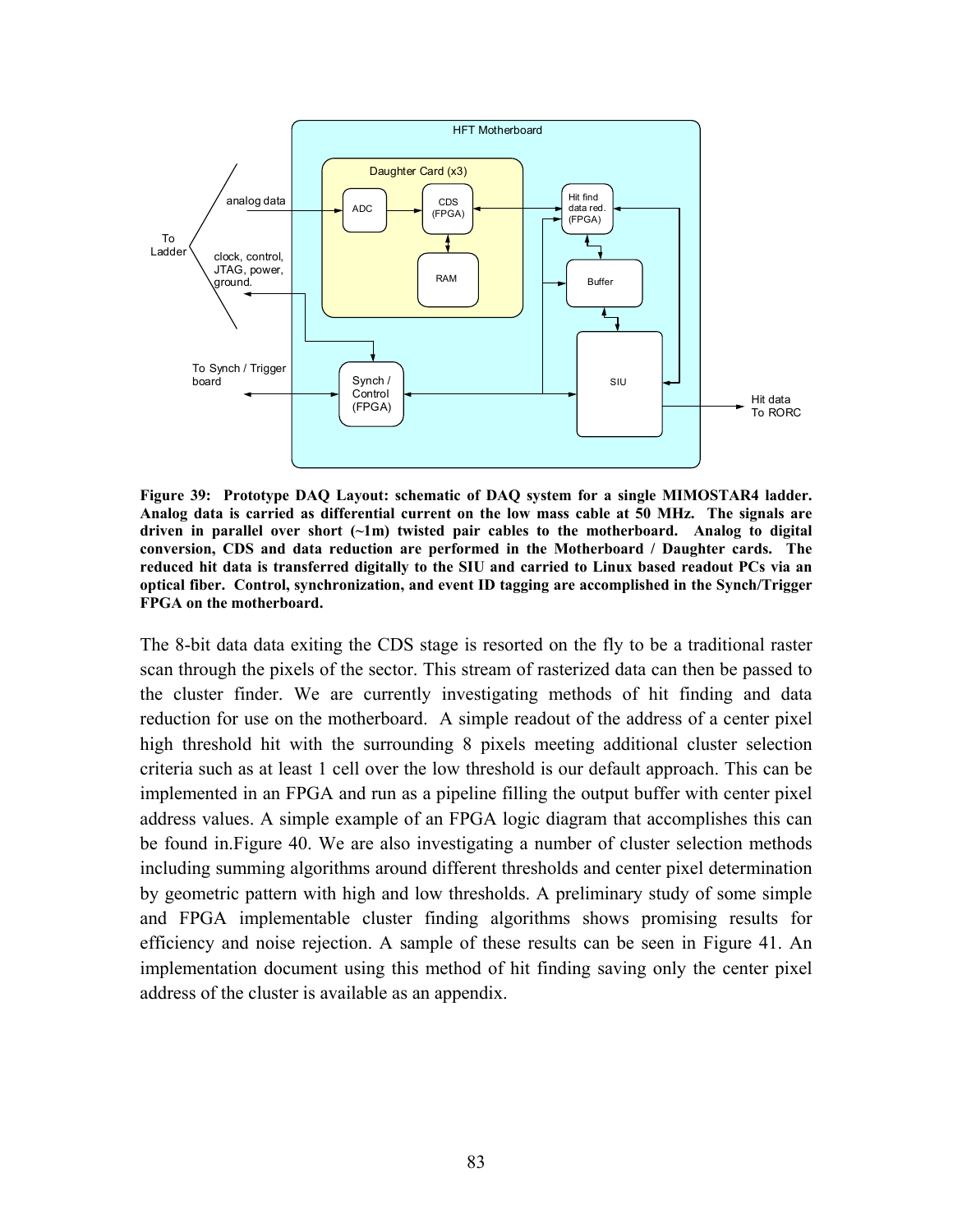<span id="page-4-0"></span>

**Figure 40: A simple cluster finding algorithm for the HFT detector. ADC data from two MIMOSTAR detector columns + 3 pixels are sent to a high/low threshold discriminator. The resulting 2 bits are fed sequentially in an 2-bit wide shift register. The center pixel of a**  $3 \times 3$  **pixel window is compared to a high threshold with each clock tick. If the threshold is exceeded, the additional cluster identification criteria are checked for the 3 x 3 pixel window. If the results meet the critera for a cluster, the center pixel address is stored into a readout FIFO. This method is extendable to allow for multiple simultaneous thresholds and geometric pattern triggers.**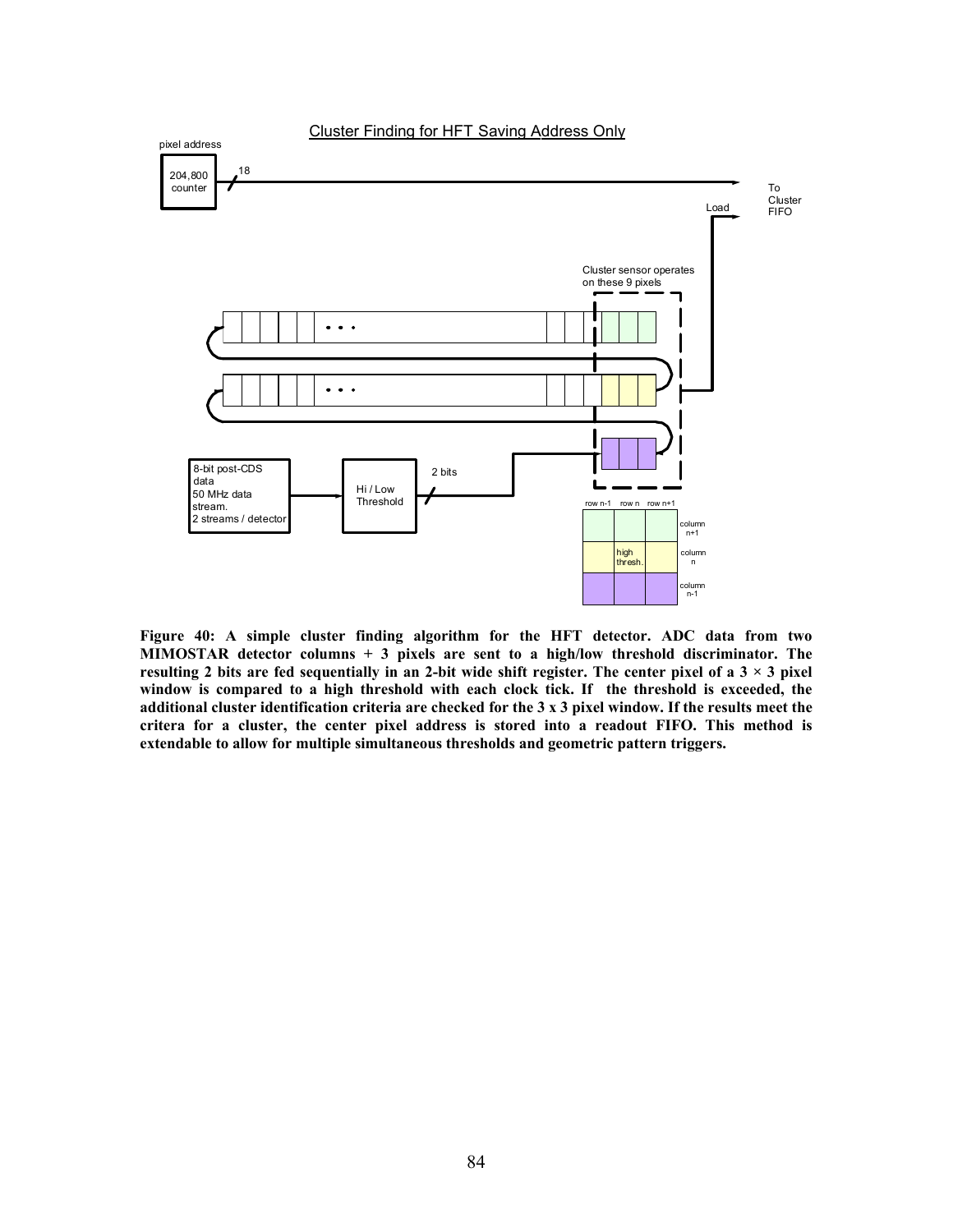<span id="page-5-0"></span>

**Figure 41: Efficiency versus accidentals for a cluster finding algorithms run on cluster data from a MIMOSA5 detector. Note that some parameter combinations of this algorithm are already over 98% efficient with a accidentals rate of 1-2 hits / cm2 .** 

The reduced data is then buffered and transferred to the STAR DAQ system over a highspeed bi-directional fiber link. We intend to use the Source Interface Unit (SIU) and Readout Receiver Cards (RORC) developed for ALICE as our optical link hardware to transfer data to and from the STAR DAQ system. These links have been chosen as the primary readout connections for the new STAR TPC FEE. Leveraging existing hardware and expertise in STAR allows for a faster and more reliable design than developing our own custom solution. The complete system consists of a parallel set of ladder readouts consisting of 24 separate chains.

## **5.4 Data Synchronization, Readout and Latency**

The readout of the prototype HFT sensors is continuous and hit and cluster finding is always in operation during the normal running of the detector. The receipt of a trigger initiates the saving of the found clusters into a FIFO for 1 frame (204,800 pixels). The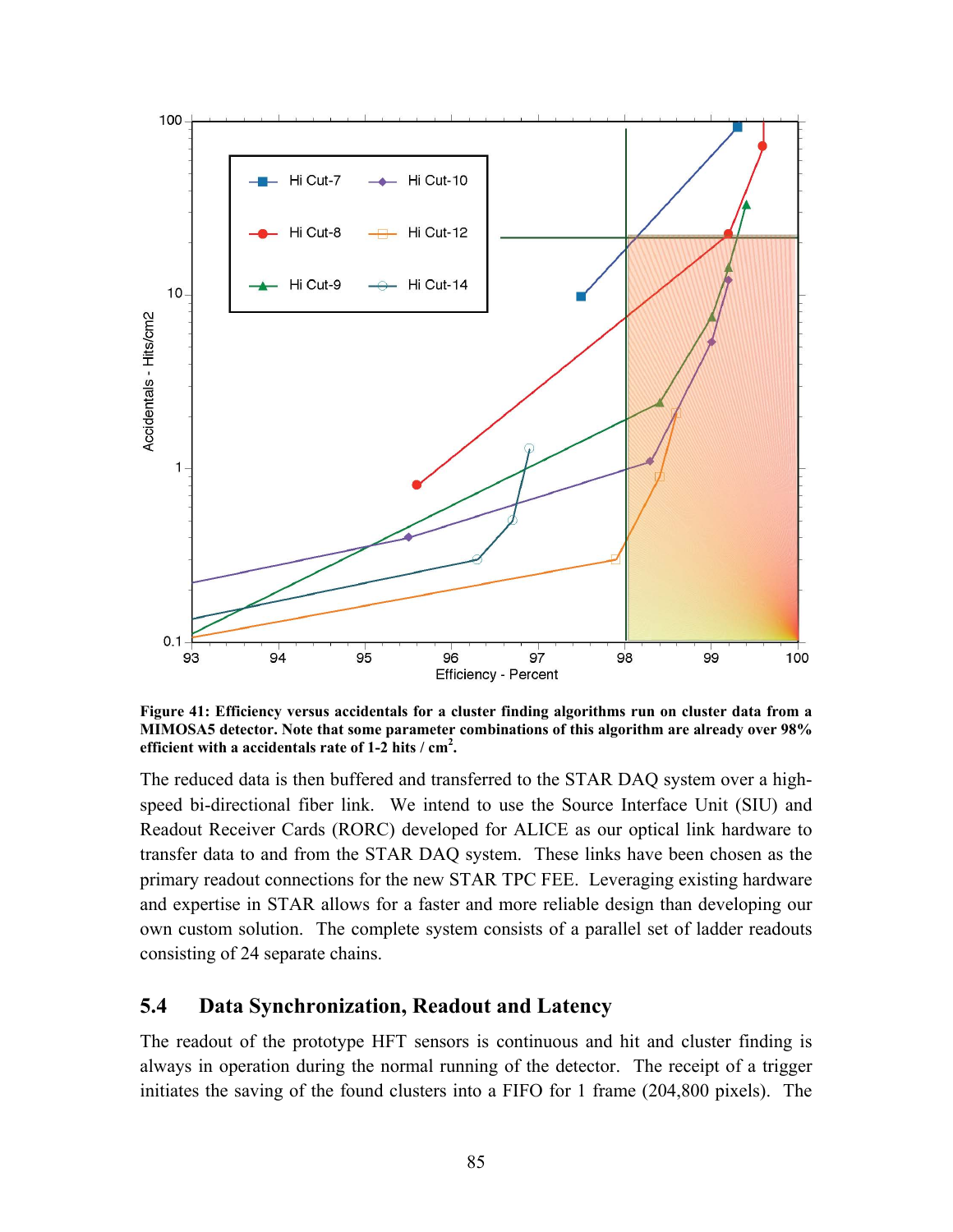HFT detector as a whole will be triggered via the standard STAR TCD module. Since 4 ms are required to read out the complete frame of interest, the data will be passed to DAQ for event building  $\sim$  4 ms after the trigger is received. In order to service multiple triggers within that 4 ms readout time we will provide multiple buffers that will allow the capture of temporally overlapping complete frames. A functional block diagram of this system is shown in [Figure 42.](#page-6-0) In this system, the cluster data is fanned out to 5 Event FIFOs. A separate Event FIFO is enabled for the duration of one frame upon the receipt of a trigger from the TCD. Subsequent triggers enable additional Event FIFOs until all of the event FIFOs are full and the system goes busy. The resulting separate complete frames are then passed to STAR DAQ as they are completed in the Event FIFOs. This multiple stream buffering gives a system that can be triggered up to the expected rate of the STAR TPC (approximately 1 KHz) after the DAQ1K upgrade. This will result in the duplication of some data in frames that overlap in time, but our data rate is low and the duplication of some data allows for contiguous event building in the STAR DAQ, which greatly eases the offline analysis. In addition, synchronization between the ladders/boards must be maintained. The HFT will receive a clock via the standard STAR TCD and will derive its internal clocks from the RHIC strobe. We will provide functionality to allow the motherboards to be synchronized at startup and any point thereafter.

<span id="page-6-0"></span>

**Figure 42: Multiple event FIFOs are fed in parallel from the cluster finder. A separate Event FIFO is enabled for one frame upon the receipt of a trigger from the TCD. The resulting separate complete frames are then passed to STAR DAQ as they are completed in the Event FIFOs.**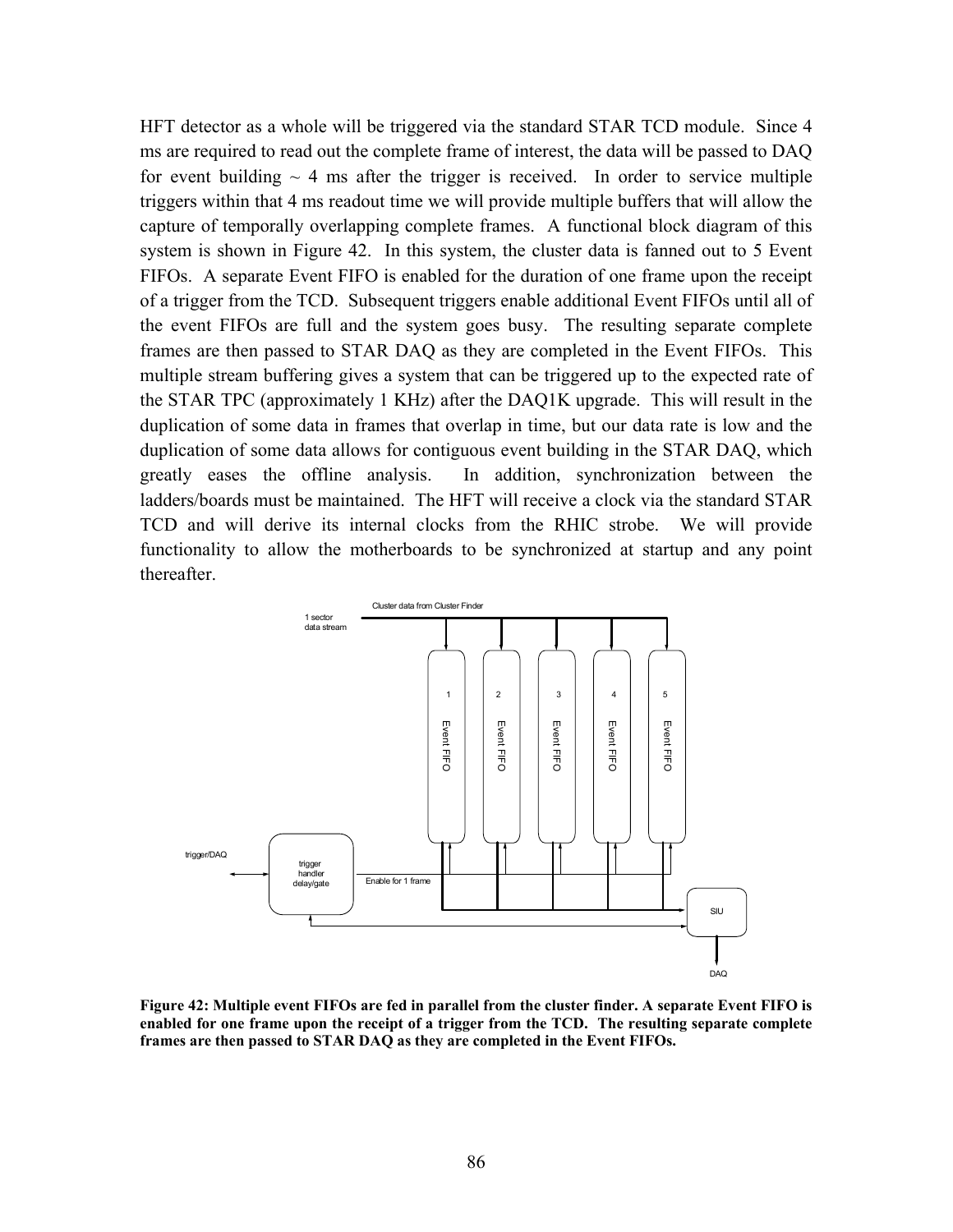#### **5.5 Data Rates for the Prototype RDO**

| Item                                      | Number |
|-------------------------------------------|--------|
| bits/address                              | 18     |
| inner ladders                             |        |
| outer ladders                             | 18     |
| MIMOSTAR sectors per ladder               | 20     |
| average hits/sector, inner, $L = 10^{27}$ | 245    |
| average hits/sector, outer, $L = 10^{27}$ | ΔC     |

| Table 16: Data rate calculation parameters |
|--------------------------------------------|
|--------------------------------------------|

The data rate from each  $640 \times 640$  MIMOSTAR detector is thus approximately 1 Gb / sec. The total rate of raw data entering the processing chain in the detector is thus approximately 240 Gb/sec. After CDS, the data can be represented by 8 bits. Pixel addressing within a sector requires 18 bits. The sector-in-ladder address will be accomplished as address words in the data stream. Ladder address will be added at the DAQ receivers. This covers the address space to map the detector pixel space. Each cluster word stored in the FIFO contains the 18 address bits of a cluster central pixel. Combining this with the occupancy per layer and the readout rate of 1 KHz gives an event size of 106 KB and data rate from the detector of 106 Mb/sec. [Figure 43](#page-7-0) shows this graphically.

<span id="page-7-0"></span>

**Figure 43: Data rates at the various stages of the Prototype MIMOSTAR4 readout chain.** 

#### **5.6 Requirements for the Ultimate Design**

The Ultimate series of APS detector will incorporate several changes from the previous MIMOSTAR versions. The primary changes include on pixel CDS and a two level programmable discriminator applied to the CDS output for each chip. The Ultimate chip will be read out digitally in 2 bit words / pixel through 4 LVDS outputs / chip. The control functions for the chip are still via the JTAG interface. A summary of the new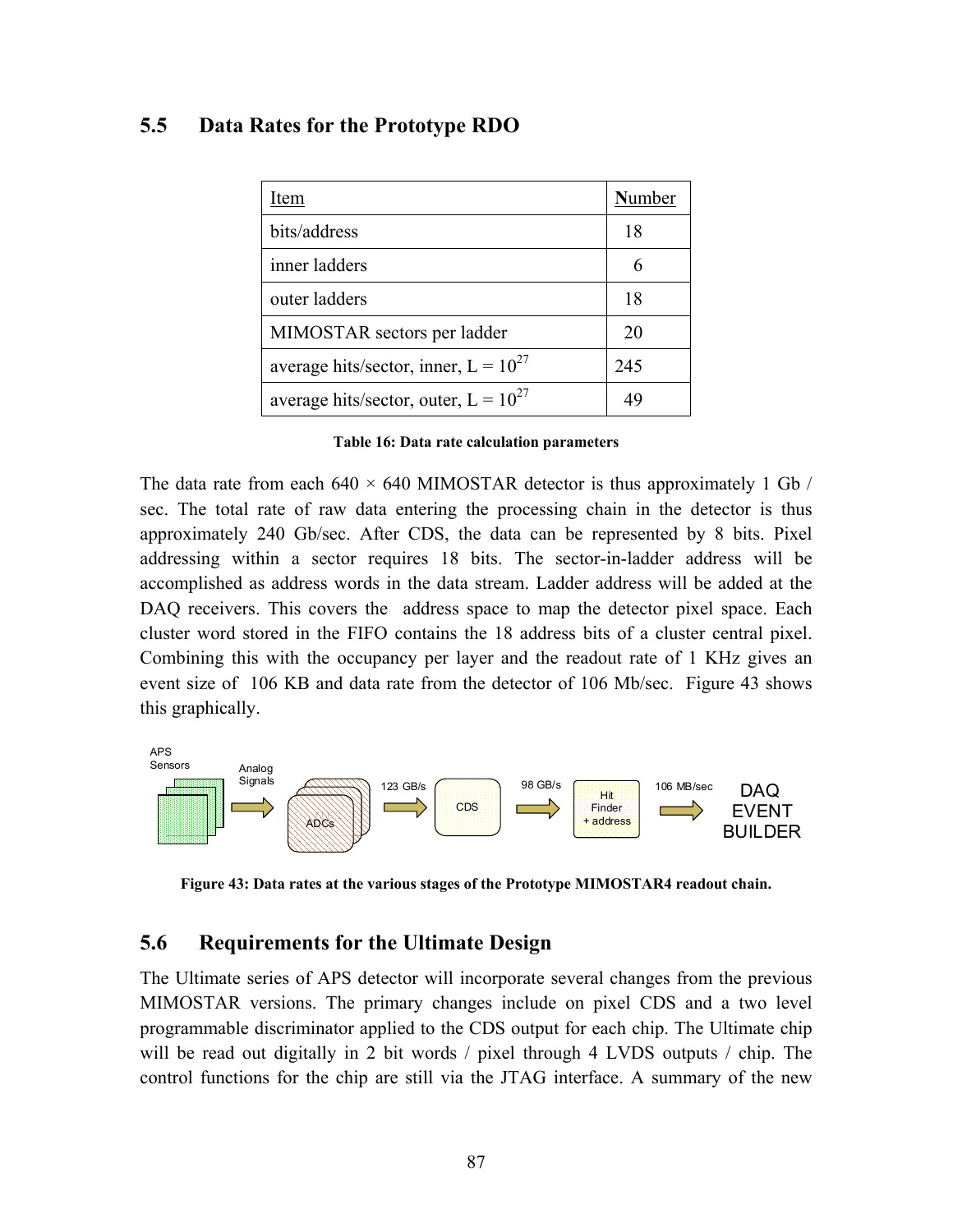specifications is provided in [Table 17.](#page-8-0) The basic requirements are as indicated previously.

| Total number of pixels                                      | $98 \times 10^{6}$                 |
|-------------------------------------------------------------|------------------------------------|
| Number of pixels per chip                                   | $640 \times 640$                   |
| Pixel Readout rate                                          | $4 \times 250$ Mb/s<br>LVDS / chip |
| Readout time per frame                                      | 1 ms                               |
| Frame integration time                                      | $200 \mu s$                        |
| Internal configurable Discriminators<br>(post internal CDS) | 2 bits                             |
| Raw data from one sensor                                    | 820 Mb/s                           |
| Total power consumption                                     |                                    |

<span id="page-8-0"></span>**Table 17: Final Stage Specification Summary - constraints for the ULTRA series APS.**

This system readout is a bit different than the previous MIMOSTAR4 based readout but most components are the same.

## **5.7 Architecture for the Ultimate System**

In this system, the much of the functionality of the daughter cards has been moved into the Ultimate sensors themselves. The correlated double sampling and dual level discriminator functionality are now integrated onto the sensor and there are 4 LVDS readout lines / chip. The rest of the system remains substantially the same however. A revised functional block diagram is shown below in [Figure 44.](#page-8-1)

<span id="page-8-1"></span>

**Figure 44: Functional block diagram for Ultimate sensor based readout system.**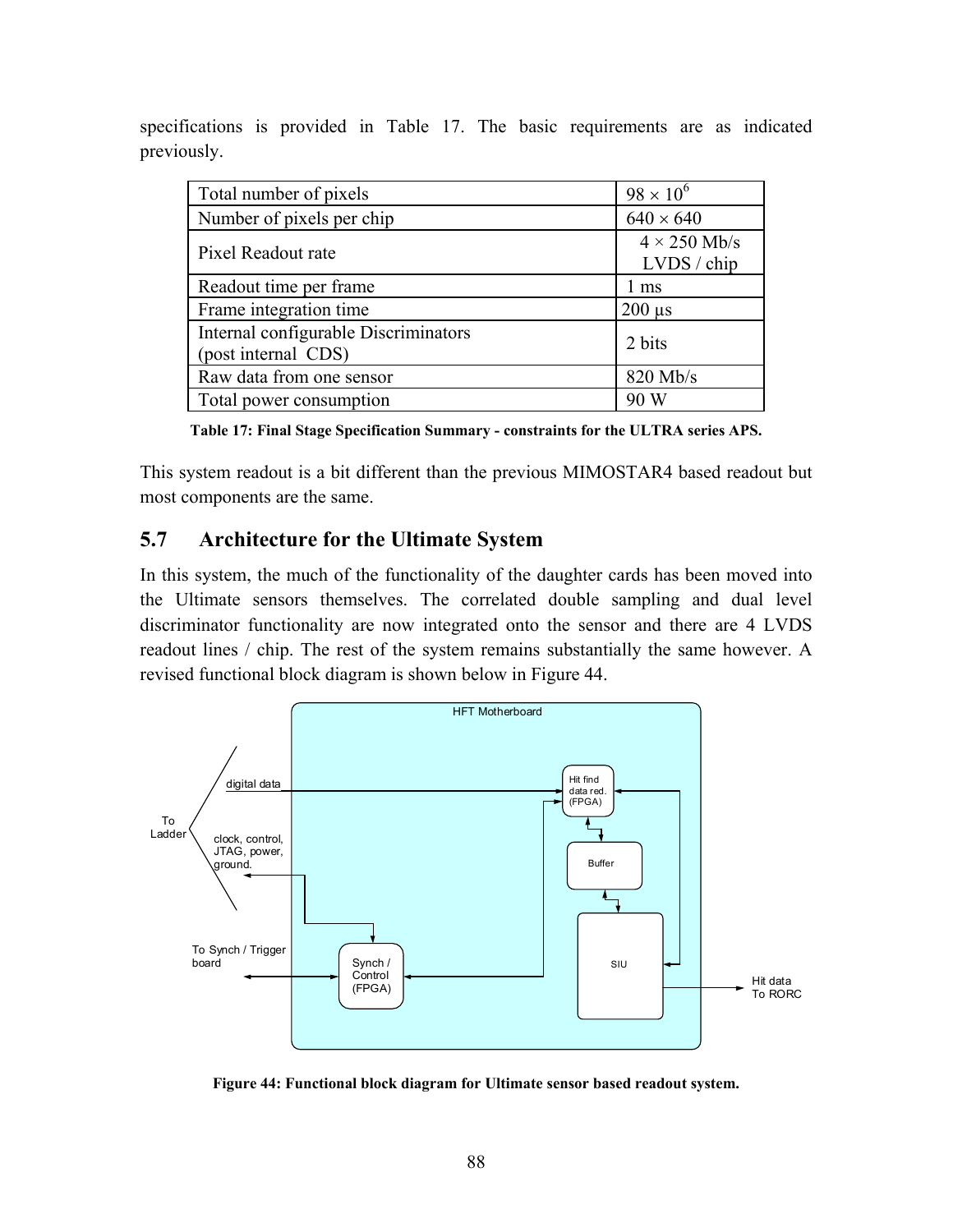In this system digital 2 bit words representing high / low discriminator threshold crossings are fed into the cluster finding FPGAs via 4 LVDS lines per sensor. The data will still be delivered in a sorted raster scan so our cluster finding algorithms will process the data in the same way as before. The cluster center addresses are again passed into the event FIFOs for readout to DAQ. There is a difference in the way triggers are processed. At the current level of design, this will be a triggered system that goes dead for the 1 ms readout time required to move the data to and through the cluster finding and into the event FIFOs. This is a change in that while we will employ multiple event buffering, the system will not run continuously with data always being processed and event FIFOS filling simultaneously, event FIFOs will be filled sequentially as triggers are received and read out by DAQ as they are filled. The event rate requirement of  $\sim 1KHz$  is still met by this modified design.

| Item                                      | Number |
|-------------------------------------------|--------|
| bits/address                              | 18     |
| inner ladders                             |        |
| outer ladders                             | 18     |
| Ultimate sectors per ladder               | 40     |
| average hits/sector, inner, $L = 10^{27}$ | 6.1    |
| average hits/sector, outer, $L = 10^{27}$ | 12     |

#### **5.8 Data Rates for the Ultimate RDO**

**Table 18: Data rate calculation parameters** 

The data rate from each  $640 \times 640$  Ultimate detector is 102 MB / sec. The total rate of raw data entering the processing chain in the detector is thus approximately 2.45 Gb/sec. Pixel addressing within a sector still requires 18 bits. Combining this with the occupancy per layer and the readout rate of 1 KHz gives an event size of 5.24 KB and data rate from the detector of 5.24 Mb/sec. [Figure 45](#page-9-0) shows this graphically.

<span id="page-9-0"></span>

**Figure 45: Data rates in ULTIMATE HFT readout.**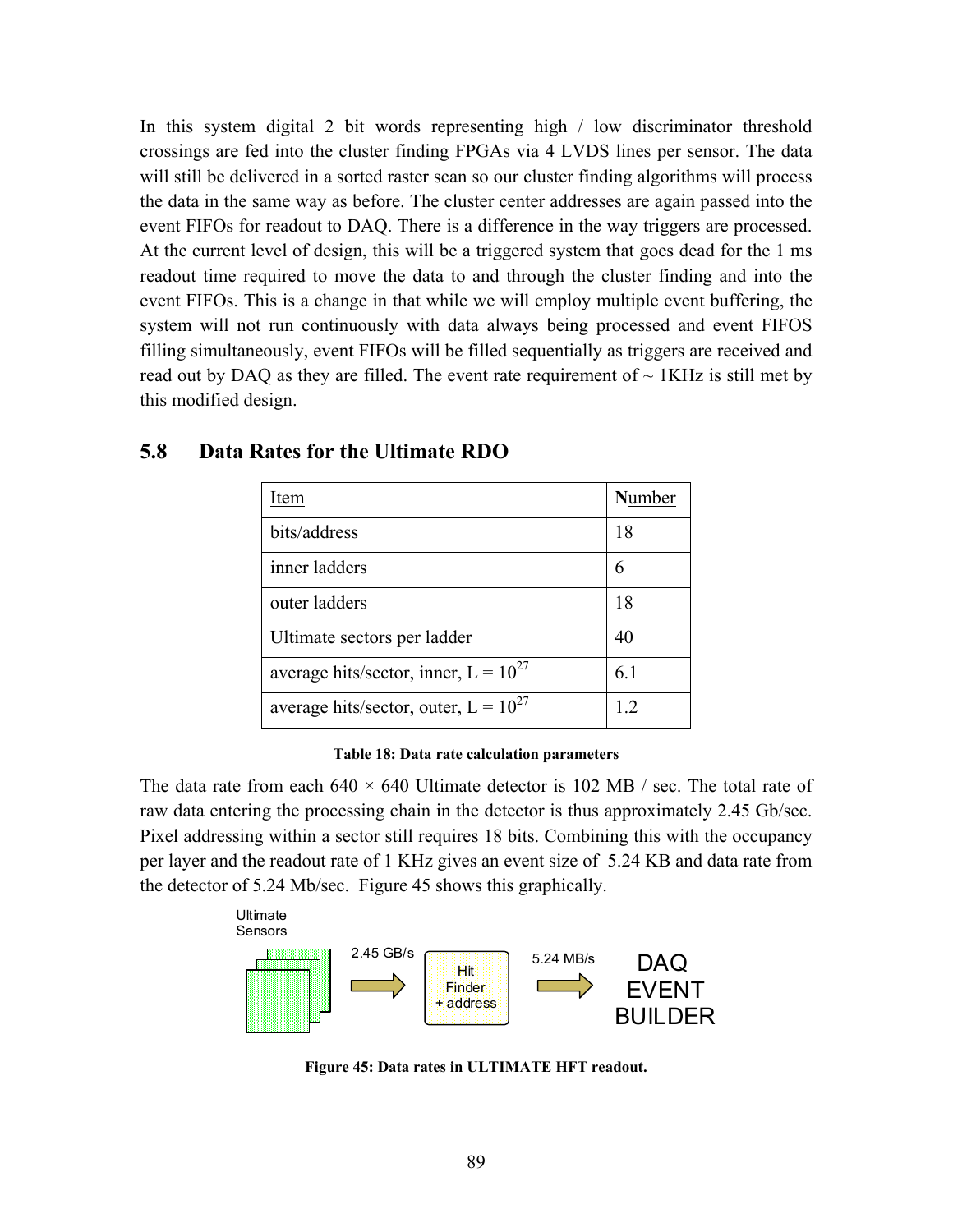# **5.9 Prototypes**

Several different prototype readout electronics boards have been constructed and tested that are very similar to the proposed prototype readout electronics described above. In [Figure 46](#page-10-0) one can see the prototyping results of a low mass flex PCB on a prototype ladder with MIMOSA5 detectors.

<span id="page-10-0"></span>

**Figure 46: A prototype ladder showing low mass PCB, MIMOSA5 detectors and driver electronics bonded to a mechanical carbon fiber and reticulated vitreous carbon foam based carrier.** 

A prototype readout system for reading the MIMOSA5 detectors was also constructed and used. A functional schematic is shown below in [Figure 47.](#page-11-0)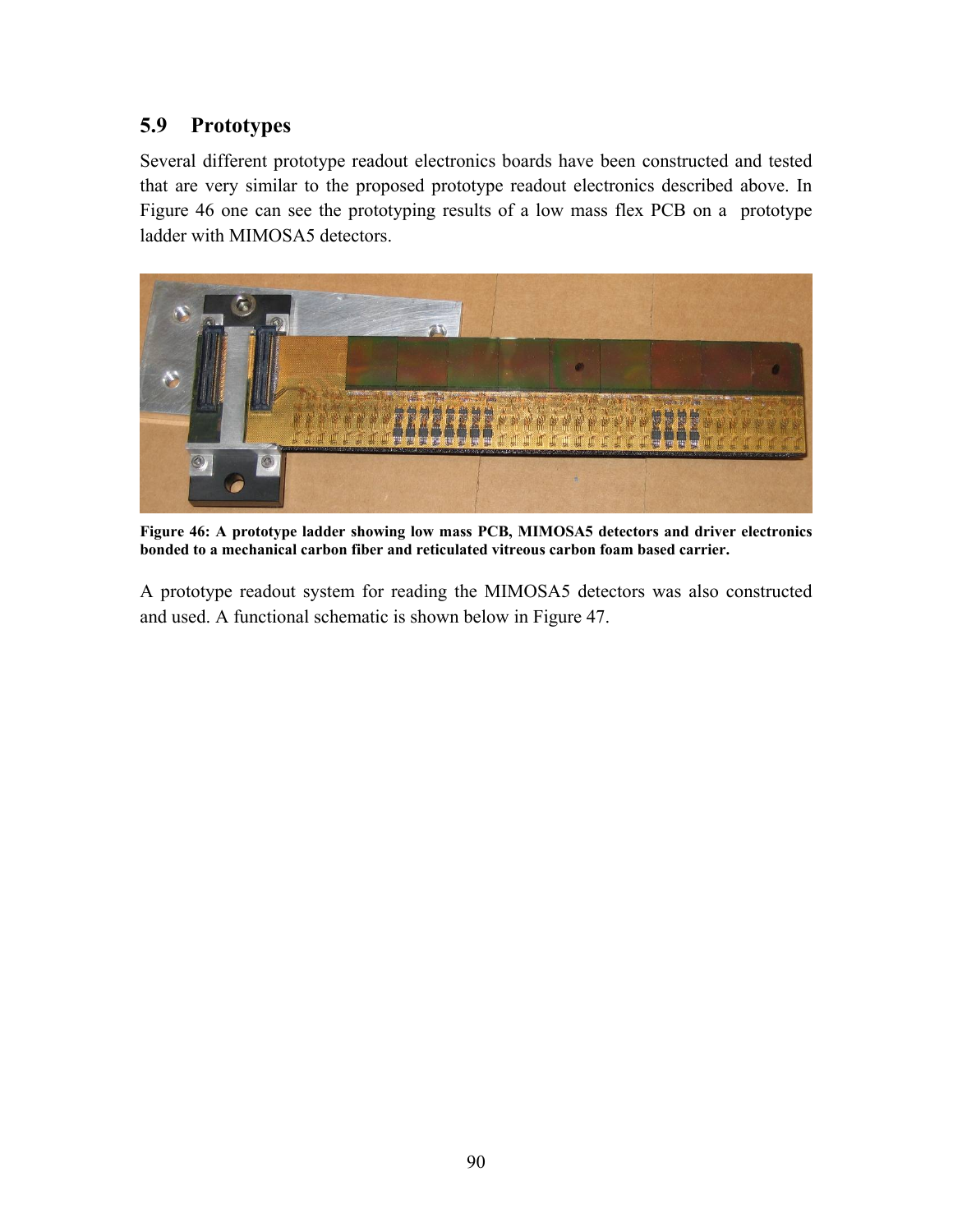Carrier with  $\le$  = 10 MIMOSA detectors

<span id="page-11-0"></span>

**Figure 47: Functional component diagram of the prototype readout system constructed for the readout on a MIMOSA5 based ladder.** 

One can see the great similarity between what we have constructed for this test and the prototype MIMOSTAR4 readout design. The basic data flow is the same. The details of hit finding and final readout to DAQ are not present in this system but the motherboard / daughter card concept and the ADC FPGA and SDRAM for CDS are present. A photograph showing the motherboard with a daughter card attached is shown in [Figure](#page-12-0)  [48.](#page-12-0)